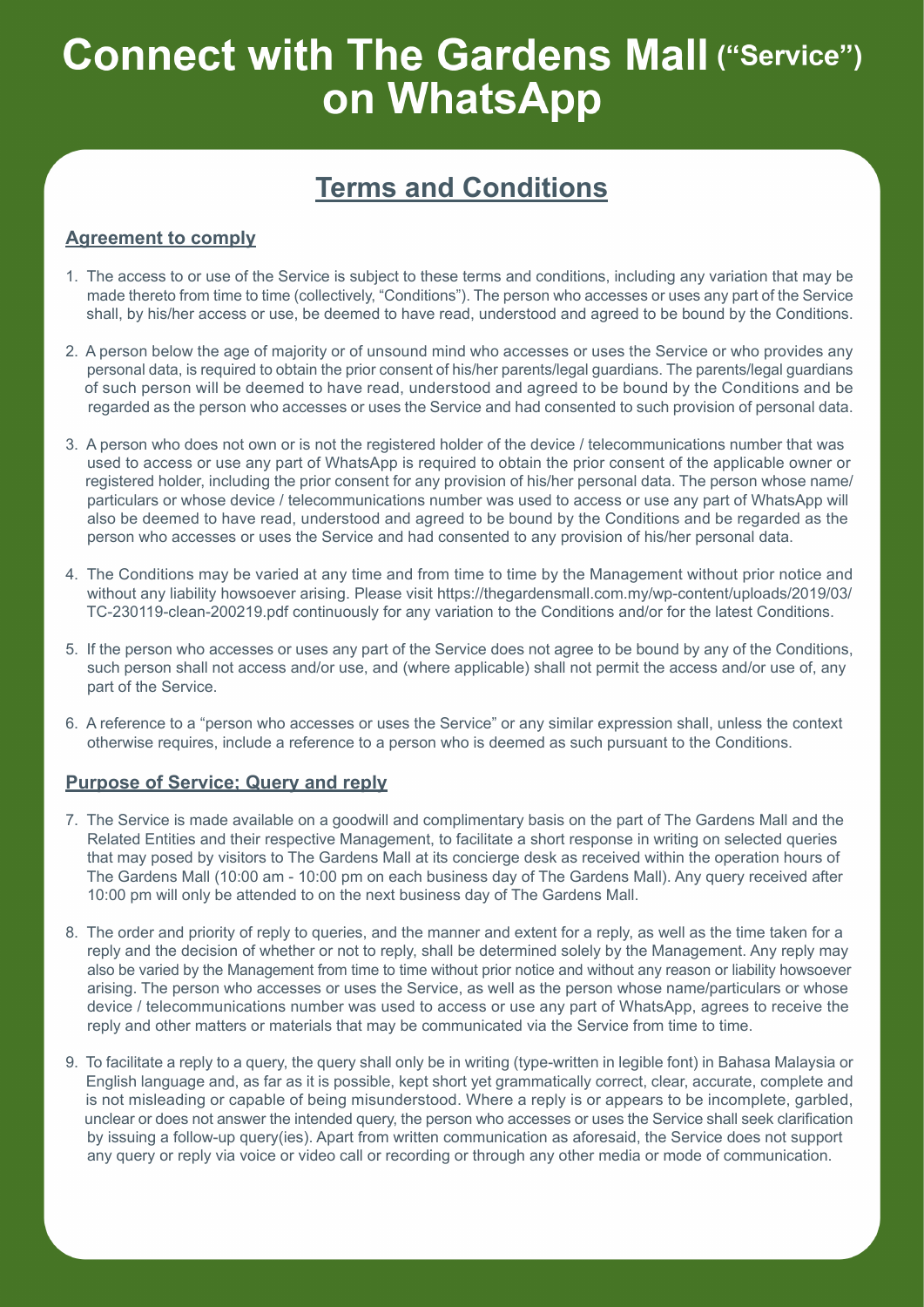## **Terms and Conditions**

- 10. Any query, matter or material that is received by The Gardens Mall or its Management shall be deemed to have been permitted or issued by and binding upon the person who accesses or uses the Service. Without limiting the generality of the foregoing or the description of persons who has or who may be regarded as having access to or use of the Service, the person whose name/particulars or whose device / telecommunications number was used to access or use any part of WhatsApp and used for the query/communication, shall be deemed to be the person who permitted or issued the query/communication.
- 11. The reply to a query is intended only for the person who issued the query, and may not be transmitted, broadcasted, transferred, shared or otherwise disclosed to any other person, directly or indirectly, for any reason or purpose whatsoever.
- 12. The Service may be or become unavailable, suspended or terminated either to one or more or all persons who may access or use the Service, at any time and from time to time, and without prior notice and without any liability howsoever arising.

#### **Costs and charges may apply**

13. Although The Gardens Mall and the Related Entities do not impose a charge on the person who accesses or uses the Service, the access or use of the Service could attract charges and other sums that may be payable to and collected solely by a third party(ies), for example: a telecommunications or network service or infrastructure provider, a provider of utilities or other facilities, etc.. All such charges and other sums shall be borne in full by the person who accesses or uses the Service.

### **Dependence on third parties and compliance with third parties' terms and conditions and applicable laws/regulations**

- 14. The access to and use of the Service depend upon and are affected by factors or circumstances that are beyond the control of The Gardens Mall and the Related Entities and their respective Management and for which The Gardens Mall and the Related Entities and their respective Management shall have no liability whatsoever and howsoever arising (including negligence). This includes (without limitation) the risks of security, safety, reliability, delay, virus and otherwise in respect of telecommunications, utilities and other facilities, and the state, condition, compatibility, features and specification of the device/equipment, the telecommunications service, and other hardware or software that is/are used to access or use any part of WhatsApp or the Service.
- 15. The access to and use of the Service are also subject to terms and conditions determined or varied from time to time by third parties who may include (but not limited) the manufacturer of a device / equipment, the telecommunications, contents or network service or infrastructure provider and the owner/administrator/operator of WhatsApp. The person who accesses or uses the Service shall duly comply with such terms and conditions, and shall not do or allow anything to be done that may infringe or adversely affect the due compliance of any of such terms or conditions, or which may cause The Gardens Mall or any Related Entity or their respective Management to infringe or adversely affect or be in breach of any obligation, duty, covenant or otherwise that may be owing from time to time to any such third party(ies).
- 16. Laws or regulations concerning or which may affect the access or use of the Service from time to time shall also govern the access or use of the Service. The person who accesses or uses the Service shall duly comply with such laws and regulations and shall not do or allow anything to be done that may infringe or adversely affect the due compliance of any of such laws or regulations, or which may cause The Gardens Mall or any Related Entity or their respective Management to infringe or adversely affect or be in breach of any such laws or regulations.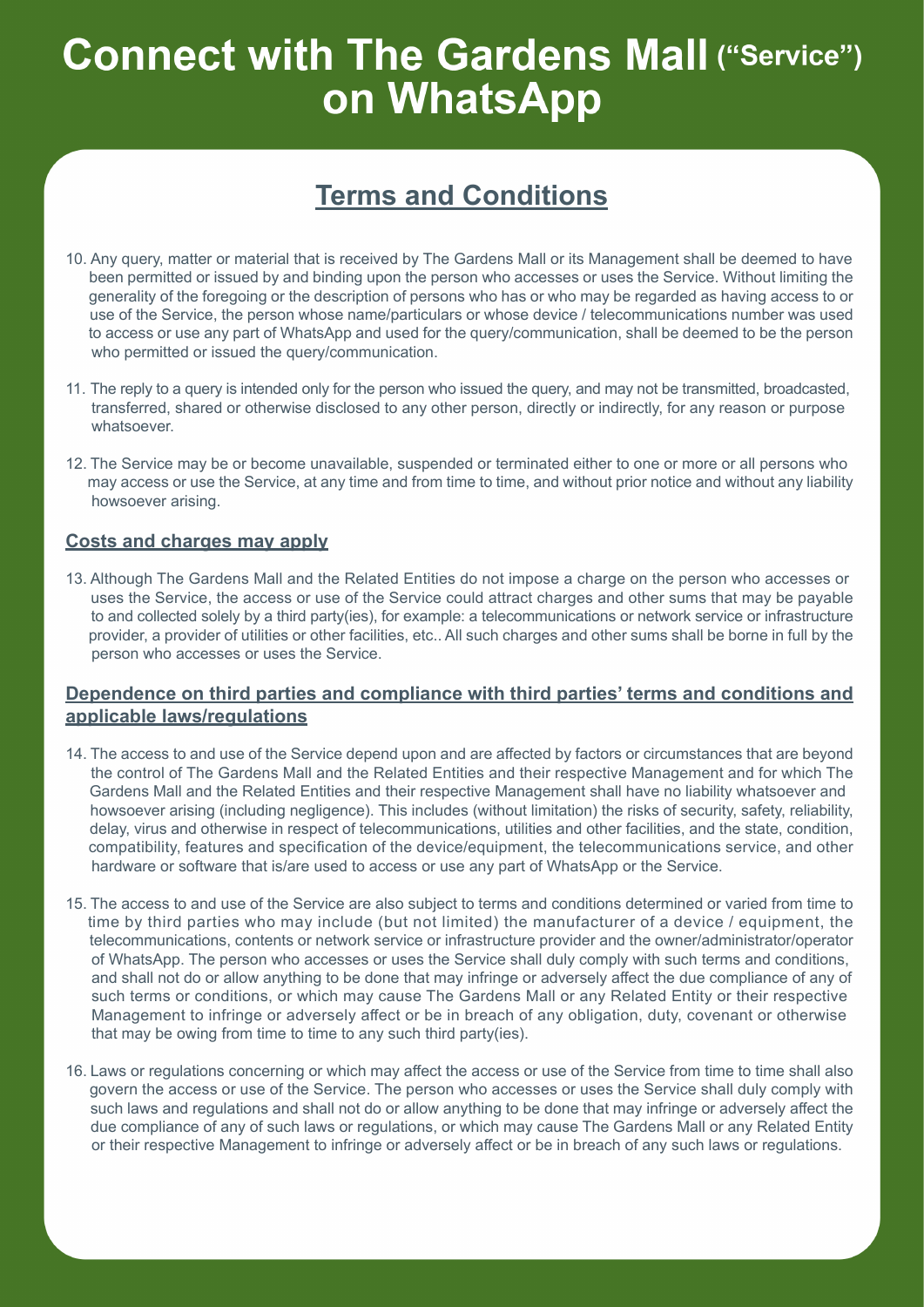## **Terms and Conditions**

### **Property of and relation to the applicable Related Entity and/or third parties**

- 17. The reply (including the contents therein) to a query may contain intellectual property and other rights or interests of a Related Entity and/or of a third party(ies); all such rights and interests shall at all times belong absolutely to the Related Entity or the third party(ies) concerned. The person who accesses or uses the Service shall not do or allow anything to be done that may infringe or adversely affect any of such right or interest of the Related Entity or the third party(ies) concerned, or which may cause The Gardens Mall or any Related Entity or their respective Management to infringe or adversely affect or be in breach of any obligation, duty, covenant or otherwise that may be owing from time to time to any such third party(ies).
- 18. The Gardens Mall and the Related Entities and their respective Management are not an agent or partner of, or in any joint venture or similar relationship whatsoever with, any third party(ies) that may be referred to in the reply to a query. Without limiting the generality of the foregoing, The Gardens Mall and the Related Entities and their respective Management do not make any representation, warranty, endorsement or recommendation on the quality, safety, suitability, satisfaction or otherwise of any good or service at or provided by the third party(ies); and the person who accesses or uses the Service shall waive/disclaim (and shall further ensure that persons claiming through or under such person or whom may be affected by the Service will waive/disclaim) all claims, complaints, liabilities, disputes, inconvenience, embarrassment, distress, injury, death or otherwise whatsoever and howsoever arising, including negligence, that may be suffered directly or indirectly.

### **Resolution of issues / disputes**

- 19. The Management is entitled (but not obliged to) resolve and decide upon issues or disputes arising from or in connection with any part of the Service. Any such resolution or decision (including any variation, unavailability, suspension or termination of any part of the Service) shall be final, binding and conclusive upon the person who accesses or uses the Service and/or persons claiming through or under such person or whom may be affected by such issues, disputes, resolution or decision. The person who accesses or uses the Service shall indemnify and hold harmless The Gardens Mall and the Related Entities and their respective Management from and against all consequences whatsoever and howsoever arising in connection with the access or use of (or inability to access or use) the Service, and/or the aforesaid issues, disputes resolution and/or decision.
- 20. The laws of Malaysia shall apply in the interpretation of the Conditions and resolution of any dispute arising from the Conditions.
- 21. In the event any dispute is referred to any authority for resolution, the courts of Malaysia and (where applicable) other relevant authorities in Malaysia shall have exclusive jurisdiction to hear and resolve such dispute.

#### **Indemnity**

- 22. Without limiting the generality of the provisions of the other Conditions, the access and use of the Service and all matters related or incidental thereto shall be at the sole risk, cost and expense of the person who accesses or uses the Service.
- 23. Notwithstanding anything to the contrary, the person who accesses or uses any part of the Service shall (and shall ensure that any persons claiming through or under such person or whom may be affected by the Service will) indemnify, release and hold harmless The Gardens Mall and the Related Entities and their respective Management from and against: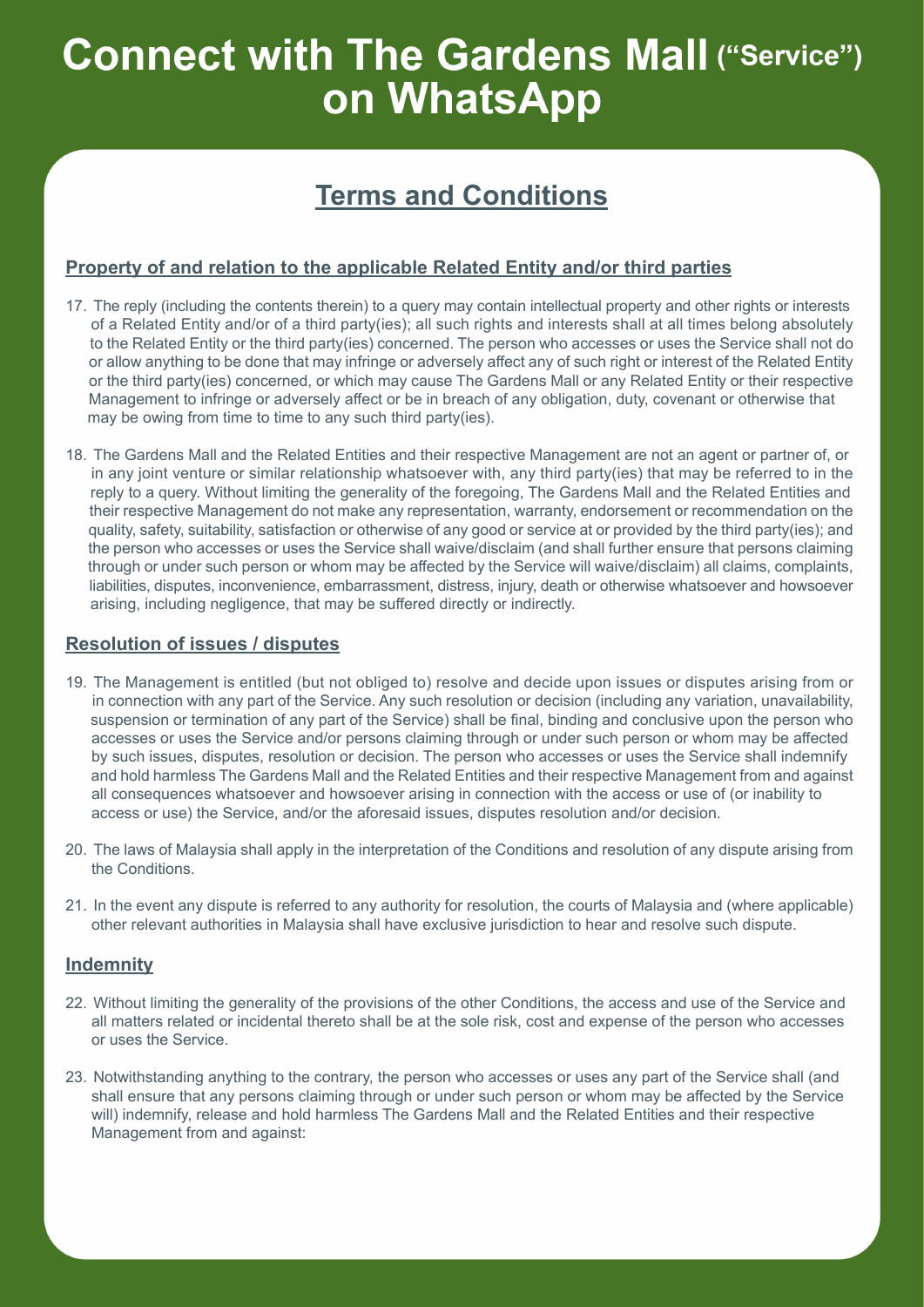### **Terms and Conditions**

- 23.1 and further agree that The Gardens Mall and the Related Entities and the respective Management shall not be liable or obligated whatsoever for, any incident, accident, injury, death, casualty, loss or damage to any property or person or thing of whatsoever nature or kind, complaints, liabilities, disputes, inconvenience, embarrassment, distress, loss of business/income/profits, claims, proceedings, actions, investigations, inquiries, fines or other cost and expenses or otherwise (including negligence), whether consequential, special, pecuniary, punitive, directly or indirectly, arising from or in connection with such person's access to or use of the Service.
- 23.2 all loss, damage, costs (including legal costs on a solicitor-client basis), claims, proceedings, actions, investigations, inquiries, liabilities, fines or other expenses whatsoever incurred or sustained or which may be incurred or sustained by The Gardens Mall or a Related Entity or their respective Management as a consequence of any breach or non-observance of the any part of the Conditions, any other act, default, omission or negligence of or which is attributable to such persons, and/or in the enforcement of any provision of the Conditions.

### **Miscellaneous**

- 24. The expression "Management" means the directors, officers, employees, staff and/or representative of The Gardens Mall or of the respective Related Entities, as the case may be. The expression "Related Entities" or "Related Entity" means MTrustee Berhad (as trustee for IGB Real Estate Investment Trust) and/or any of the companies/ entities that own, manage, operate or administer the affairs of or for The Gardens Mall (including without limitation the management, administration or operation of any part of the Service) or (where applicable) which is/ are comprised in the group of companies of IGB Berhad (formerly known as Goldis Berhad).
- 25. Any part of the Conditions that is not enforceable shall be severed from these terms and conditions, and the remaining parts thereof shall remain in full force and effect.
- 26. No rule of construction applies to the disadvantage of a party because that party was responsible for the preparation of this Conditions or any part thereof.
- 27. Personal Data Protection Act 2010 / Akta Perlindungan Data Peribadi 2010 ("PDPA") – Privacy Policy and Notice

| 27.1 | For purposes of the Conditions, the expression "personal data" shall bear<br>the meaning as defined by the PDPA, and includes "sensitive personal<br>data" (as also defined by the PDPA).                                                                                                                                                          | Dalam Syarat-syarat (Conditions) ini, ungkapan "data peribadi" mempunyai<br>maksud seperti yang ditakrif oleh PDPA dan meliputi "data peribadi sensitif"<br>(seperti yang ditakrif oleh PDPA).                                                                                                                                                     |
|------|----------------------------------------------------------------------------------------------------------------------------------------------------------------------------------------------------------------------------------------------------------------------------------------------------------------------------------------------------|----------------------------------------------------------------------------------------------------------------------------------------------------------------------------------------------------------------------------------------------------------------------------------------------------------------------------------------------------|
| 27.2 | Where applicable, and in relation to any personal data that may have been<br>or may from time to time hereafter be provided by or on behalf of such<br>provider of personal data and/or obtained independently by The Gardens<br>Mall or the Related Entities from other lawful sources (if any) in connection<br>with a commercial transaction: - | Di mana berkaitan, dan berhubung sebarang data peribadi yang telah atau<br>mungkin dari masa ke semasa diberi oleh atau bagi pihak pemberi data<br>peribadi dan/atau yang didapati secara bebas oleh The Gardens Mall atau<br>Related Entities dari sumber-sumber lain yang sah (sekiranya ada) yang<br>berkaitan dengan transaksi komersial ini:- |
|      | the data provider covenants that the provider of such personal<br>27.2.1<br>data has acknowledged, confirmed and consented to, and                                                                                                                                                                                                                 | pemberi data berwaad bahawa pemberi data peribadi tersebut<br>27.2.1<br>telah mengakui, mengesahkan dan bersetuju terhadap, dan                                                                                                                                                                                                                    |
|      | the data provider hereby acknowledges, confirms and consents<br>27.2.2<br>to.                                                                                                                                                                                                                                                                      | pemberi data peribadi tersebut mengakui, mengesah dan<br>27.2.2<br>bersetuju terhadap,                                                                                                                                                                                                                                                             |
|      | The Gardens Mall and the Related Entities collecting, recording, holding,<br>storing, using, dealing with and otherwise processing such personal data,<br>for any of the following purposes:-                                                                                                                                                      | The Gardens Mall dan Related Entities memungut, merekod, memegang,<br>menggunakan, mengendalikan, berurusan dengan dan memproses den-<br>gan apa cara data peribadi tersebut bagi sebarang tujuan yang berikut:-                                                                                                                                   |
|      | for The Gardens Mall's or the Related Entities' record-keeping in the<br>ordinary course of its business;                                                                                                                                                                                                                                          | (i) rekod simpanan dalam urusan biasa perniagaannya;                                                                                                                                                                                                                                                                                               |
|      | to administer and give effect to the commercial transaction and the<br>(ii)<br>management and/or enforcement thereof, and to contact and<br>communicate with the data provider and/or such other person(s),<br>entity(ies) or company(ies) as represented by the data provider;                                                                    | (ii) untuk mengendalikan dan memberi kesan kepada transaksi komersial<br>dan pengurusan dan/atau penguatkuasaannya, dan berhubung dan<br>berkomunikasi dengan pemberi data dan/atau organisasi dan/atau<br>orang lain atau syarikat yang diwakili oleh pemberi data;                                                                               |